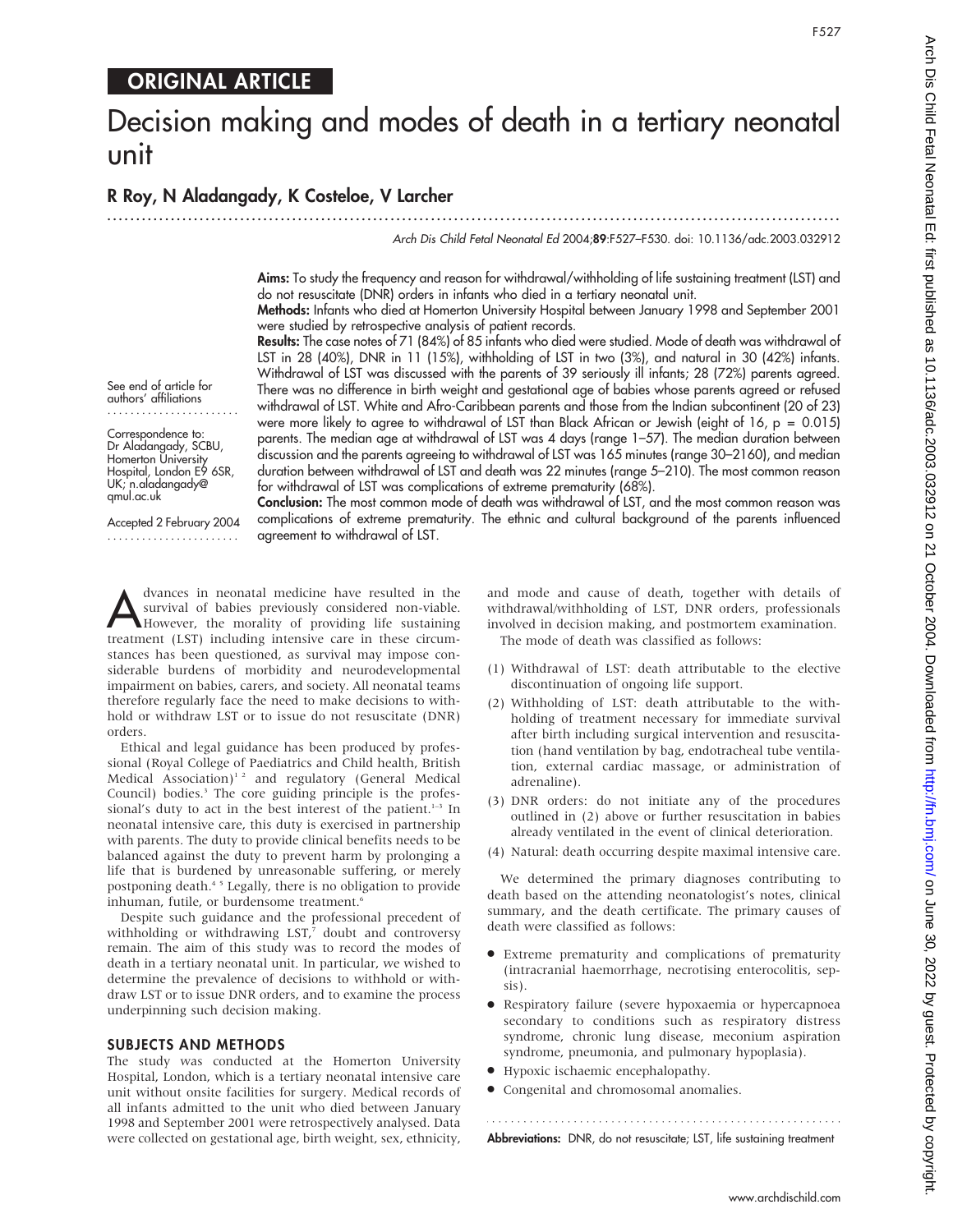#### RESULTS

During the 45 month study period, 1807 babies were admitted to the neonatal unit. Eighty five (4.7%) died; the case notes of 71 (84%) of these were available for analysis. The median (range) gestational age, birth weight, and age at death of the study population was 24 weeks (22–41), 685 g (445–3235), and 5 days (1–134) respectively. Table 1 shows details of mode of death. The mode of death was withdrawal or withholding of LST or DNR order in 41(58%) babies.

#### Withdrawal or withholding of LST and DNR orders

The possibility of withdrawal of LST was discussed with 39 parents of seriously ill children; 28 (72%) agreed to withdrawal. Discussions were held with parents a median of 165 minutes before agreement to withdraw LST was documented (table 2). Discussion with parents of all babies who died as a result of withholding LST ( $n = 2$ ) and DNR order  $(n = 11)$  were documented in the notes. DNR orders were reviewed on a regular basis. White parents, those from the Indian subcontinent, and Afro-Caribbean parents (20 of 23) were more likely to agree to withdrawal of LST than Black African or Jewish (eight of 16,  $p = 0.015$ ) parents (table 3). Of the 11 sets of parents who refused the option of withdrawal of LST, three (including two Orthodox Jewish families) gave religion as the primary reason. Six of these 11 babies died despite maximal intensive care, but, in five, treatment was limited by means of a DNR order, which was agreed with the parents.

Figure 1 shows the diagnoses associated with the decision to withdraw or withhold LST or issue DNR orders. Decisions to withdraw LST were more often associated with complications of extreme prematurity (19 out of 28; 68%). DNR orders were more often associated with the presence of respiratory failure, congenital anomalies, or hypoxic ischaemic encephalopathy. The two children in whom LST was withheld had congenital anomalies. The gestational age, birth weight, and age at death of the infants whose parents agreed to withdrawal of LST did not differ significantly from those whose parents did not agree. The median age at withdrawal of LST was 4 days. Death followed withdrawal of LST in a median time of 22 minutes (table 2). In all infants in whom LST was withdrawn, ventilatory support was discontinued under opiate analgesia. No babies were receiving muscle relaxants at the time of withdrawal of ventilation.

#### Professionals involved in decision making

The consultant in charge and other clinical team members involved in the care of the baby (sister in charge, junior doctors, and nurses) were all involved in decision making process. Two or more consultants were involved formally in the decision making process in 18 (44%) of the 41 babies who died subsequent to withdrawal, withholding LST or issue of DNR orders.

#### Postmortem examination

Postmortem examination was discussed with 37 (52%) of the 71 parents of the babies who died; of these 15 (40.5%) agreed. The median age at death was 2 days (1–30) for babies

|                   | Table 1 Mode of death in 71 newborn babies |
|-------------------|--------------------------------------------|
| Mode of death     | Number of infants                          |
| Withdrawal of LST | 28 (40)                                    |
| DNR orders        | 11(15)                                     |
| Withholding LST   | 2(3)                                       |
| Natural           | 30(42)                                     |

#### Table 2 Withdrawal of life sustaining treatment

| Category                                 | Accepted $(n = 28)$ Refused $(n = 11)$ p Value |                |         |
|------------------------------------------|------------------------------------------------|----------------|---------|
| Gestational age<br>(weeks)               | 24 (22-40)                                     | $24(23 - 40)$  | 0.57    |
| Birth weight (g)                         | 645 (445-2336)                                 | 680 (460-3225) | 0.70    |
| Age at death (days)                      | $4(1-57)$                                      | $7(2-134)$     | 0.26    |
| Male/female                              | 17/11                                          | 7/4            | $0.58*$ |
| Duration of discussion<br>(min)          | 165 (30-2160)                                  | Not applicable |         |
| Time to death $(min)\ddagger$ 22 (5-210) |                                                | Not applicable |         |

Values are median (range). p Values were obtained using Student's t test except where indicated

\*Fisher's exact test.

Duration between discussion and parent agreeing to withdrawal. `Duration between withdrawal of care and death.

| refusing withdrawal of life sustaining treatment<br>$(n = 39)$ |                    |                       |  |  |  |
|----------------------------------------------------------------|--------------------|-----------------------|--|--|--|
| <b>Ethnicity</b>                                               | Agreed<br>$(n=28)$ | Refused<br>$(n = 11)$ |  |  |  |
| White                                                          | 13 (87)            | 2(13)                 |  |  |  |
| <b>Black African</b>                                           | 7(54)              | 6(46)                 |  |  |  |
| Afro-Caribbean                                                 | 4 (80)             | 1(20)                 |  |  |  |
| lewish                                                         |                    |                       |  |  |  |
| Indian subcontinent                                            | 3                  |                       |  |  |  |

who had a postmortem examination, which was significantly less than the median age of death 6 days (1–93) for babies of parents who declined ( $p = 0.04$ ). More parents of babies who died naturally (nine of 16) agreed to postmortem examination than parents of babies who died as result of withdrawal of LST/DNR (six of 21), but the difference was not significant ( $p = 0.087$ ).

#### **DISCUSSION**

Although withdrawing or withholding of LST has been an acknowledged part of neonatal practice for 30 years,<sup>7</sup> there remains much variability in practice both within the United Kingdom and elsewhere. The percentage of newborn babies who died after withdrawal or withholding of LST increased



Figure 1 Diagnosis in 41 babies who died after withdrawal or withholding of life sustaining treatment or do not resuscitate (DNR) orders. HIE, Hypoxic ischaemic encephalopathy; complications, complications of extreme prematurity.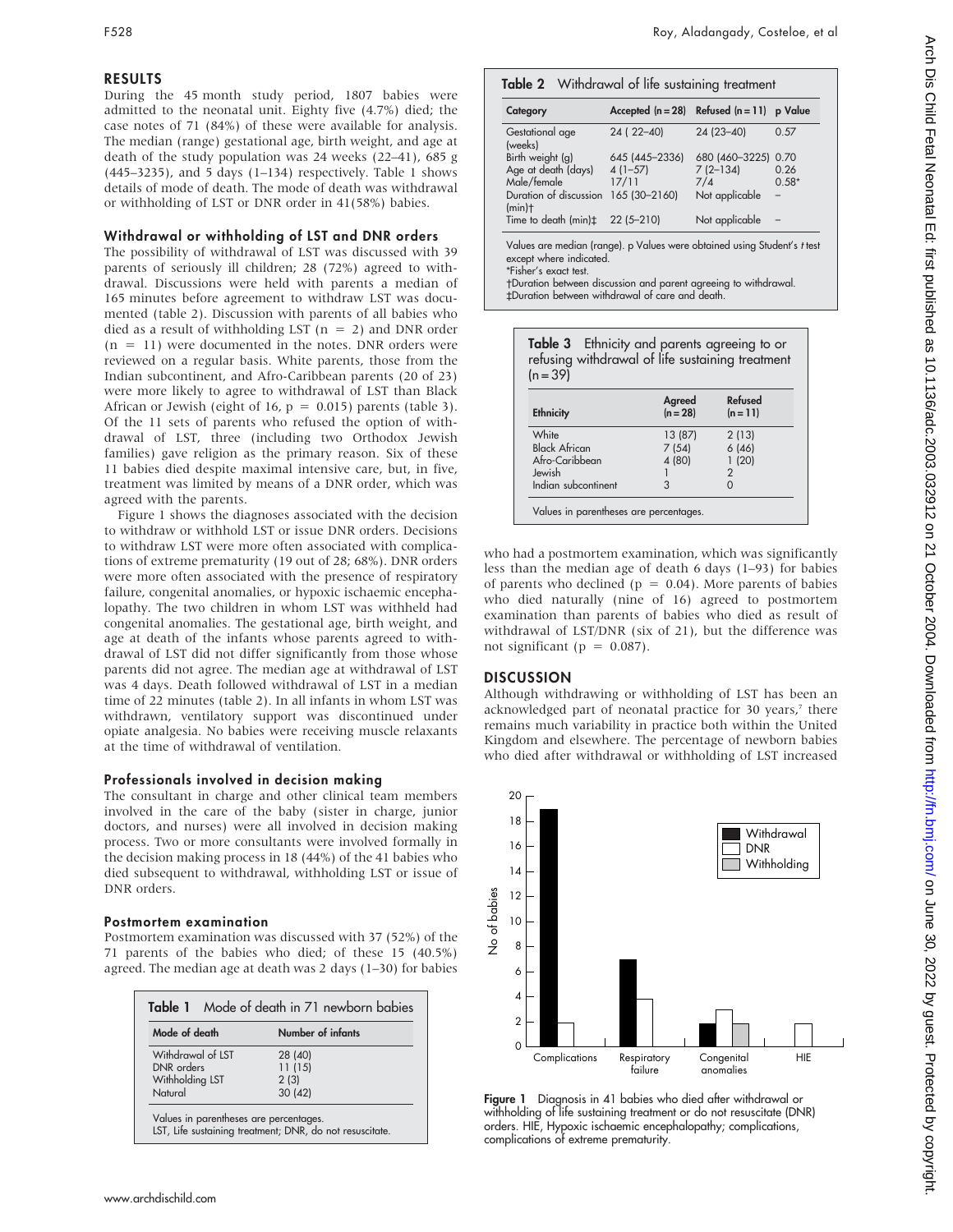| Mode of death     | <b>Yes</b> | Refused  | Not asked |
|-------------------|------------|----------|-----------|
| Withdrawal of LST |            |          | 13        |
| <b>DNR</b>        |            |          | 5         |
| Withholding LST   |            |          |           |
| Natural           |            |          |           |
| Total             | 15 (21%)   | 22 (31%) | 34 (48%)  |

from 14% to 30% between 1973 and 1986,<sup>78</sup> and a more recent study indicated that 65% of deaths in neonatal intensive care units followed withdrawal of LST.<sup>9</sup> One factor in the reported variability of withdrawal of LST is the role of ethnicity and parental religious beliefs.<sup>10</sup> In the present study, 40% of deaths followed withdrawal of LST. Nearly all white parents but only 54% of Black African parents agreed to withdrawal of LST, with religious and personal beliefs being a factor. Similar factors may have contributed to the relatively low rate of DNR orders, which effectively provide for limitation of treatment.

All forms of medical intervention (including initiation and withdrawal of LST) require valid and informed consent.<sup>11</sup> However, parents may not understand, assimilate, use, or reflect on information they have been given, especially in circumstances involving the serious illness of their baby.12 In this study, the reported interval between discussion of withdrawal of LST and its initiation may have been insufficient for this purpose. The median age at withdrawal of LST in this series was broadly comparable to that reported in a study where the overall time for decision making was felt to have been adequate.13 End of life decision making may produce conflicts within teams, between parents, and between parents and the team, which may occasionally require legal resolution. Discussion between the neonatal consultant and the parents, the wider family, and any counsellor or advocate they might choose is mandatory to reduce conflict.<sup>14</sup> No cases in this study required independent resolution.

In earlier studies, the major causes for withdrawal of LST were cited as major congenital anomalies<sup>78</sup> or hypoxic ischaemic encephalopathy.<sup>8</sup> Congenital anomalies leading to withholding of LST were found in only two babies in the current series and may reflect changes produced by more effective antenatal diagnosis and intervention. In contrast, in this as in other more recent studies,<sup>9 14</sup> the most common reason for withdrawal of LST was complications associated with extreme prematurity.

During withdrawal of LST, every effort must be made to relieve pain and distress by the appropriate use of sedatives or analgesics.<sup>15-18</sup> In our unit, sedation by opiate infusion is routine during mechanical ventilation, and this was maintained in all cases during withdrawal of ventilation. It is also our practice to withdraw antibiotics, total parenteral nutrition, and oxygen therapy, and to discontinue monitoring. However, the basic requirement of fluid and enteral feeds are continued. The issue as to whether the effect of muscle relaxants should be allowed to wear off before discontinuing ventilation is controversial.<sup>19</sup> It would be our usual practice to allow the effect of muscle relaxants to wear off before discontinuing ventilation, but no baby in this series was receiving muscle relaxants at the time of ventilation withdrawal. In exceptional circumstances, if the baby improves after the decision to withdraw LST, the case must be discussed with parents and all the professionals involved while intensive care is continued.

Despite the importance of the autopsy in establishing a final diagnosis and providing genetic advice,<sup>20 21</sup> there has

### Key points

- A common mode of death in a tertiary neonatal unit is active withdrawal of LST.
- A common reason for withdrawal of LST is complications of prematurity.
- Religion and culture influence whether parents agree to withdrawal of LST.

been a worldwide decline in the neonatal autopsy rate.<sup>22 23</sup> The low rate of autopsy in this study may also be due to failure to ask (only 52% had a documented discussion). In this series, more parents of babies who died during active treatment consented to autopsy than in the withdrawal of LST/DNR group.

Active withdrawal of LST was a common mode of death in our medical tertiary neonatal unit, the most common reason being complications of extreme prematurity. However, considerable differences exist between neonatal intensive care units in the prevalence of decisions on withdrawal of LST. Although ethnicity, cultural backgrounds, and religious beliefs of parents are an acknowledged cause of variability, staff factors and local practice cannot be ignored. Large scale multicentre studies including units that provide surgical care will be necessary to analyse these factors further and to explore outcomes for babies whose parents refuse DNR order or withholding or withdrawal of LST.

#### .....................

#### Authors' affiliations

R Roy, Homerton University Hospital, London E9 6SR, UK N Aladangady, K Costeloe, Barts and the London Queen Mary's School of Medicine and Dentistry/Homerton University Hospital, London, UK V Larcher, Royal London Hospital, London E1 1BB, UK

#### REFERENCES

- 1 Royal College of Paediatrics and Child health. Withdrawing or withholding life saving treatment in children. A framework for practice. London: Royal College of Paediatrics and Child Health, 1997.
- 2 British Medical Association. Withholding and withdrawing life prolonging treatment. London: BMJ Books, 1999.
- 3 GMC. Withholding and withdrawing life-prolonging treatments: good practice in decision-making. London: General Medical Council, 2002.
- 4 Doyal L, Wilsher D. Towards guidelines for withholding and withdrawal of life prolonging treatment in neonatal medicine. Arch Dis Child Fetal Neonatal Ed  $1994:70:$ F66–70.
- 5 Doyal L, Larcher VF. Drafting guidelines for the withholding or withdrawing of lite sustaining treatment in critically ill children and neonates. Arch Dis Chila<br>Fetal Neonatal Ed 2000;8**3**:F60–4.
- 6 Re J (1990) 6 BMLR 25.
- 7 Duff RS, Campbell AGM. Moral and ethical dilemmas in the special care nursery. N Engl J Med 1973;289:890–4.
- 8 Whitelaw A. Death as an option in neonatal intensive care. Lancet 1986;8502:328–31.
- 9 Wall SN, Partridge JC. Death in the intensive care nursery: physician practice of withdrawing and withholding life support. Paediatrics 1997;99:64–70.
- 10 Goh AYT, Lum LCS, Chan PWK, et al. Withdrawal and limitation of life support in paediatric intensive care. Arch Dis Child 1999;80:424–8.
- 11 Kennedy I, Grubb A. Medical law: text and materials. London: Butterworths, 2000.
- 12 Snowdon C, Carcia J, Elbourne D. Making sense of randomisation; response of parents of critically ill babies to random allocation of treatment in a clinical trial. Soc Sci Med 1997;45:1337–55.
- 13 McHaffie H. Crucial decisions at the beginning of life: parents' experiences of treatment withdrawal from infants. Abingdon: Radcliffe Medical Press Ltd, 2001.
- 14 Young EW, Stevenson DK. Limiting treatment for extremely premature low birth weight infants (500 to 750 g). Am J Dis Child 1990;144:549–52.
- 15 Scanlon JW. Appreciating neonatal pain. Adv Pediatr 1991;38:317–33.
- 16 Boreus LO. Pain in the newborn: pharmacodynamic aspects. Dev Pharmacol Ther 1990;15:142–8.
- Cots JJ, Morse JM, James SG. The pain response of the postoperative newborn. J Adv Nurs 1991;16:378–87.
- 18 Wall SN, Patridge JC. Analgesia for dying infants whose life support is withdrawn or withheld. Paediatrics 1997;99:76–9.